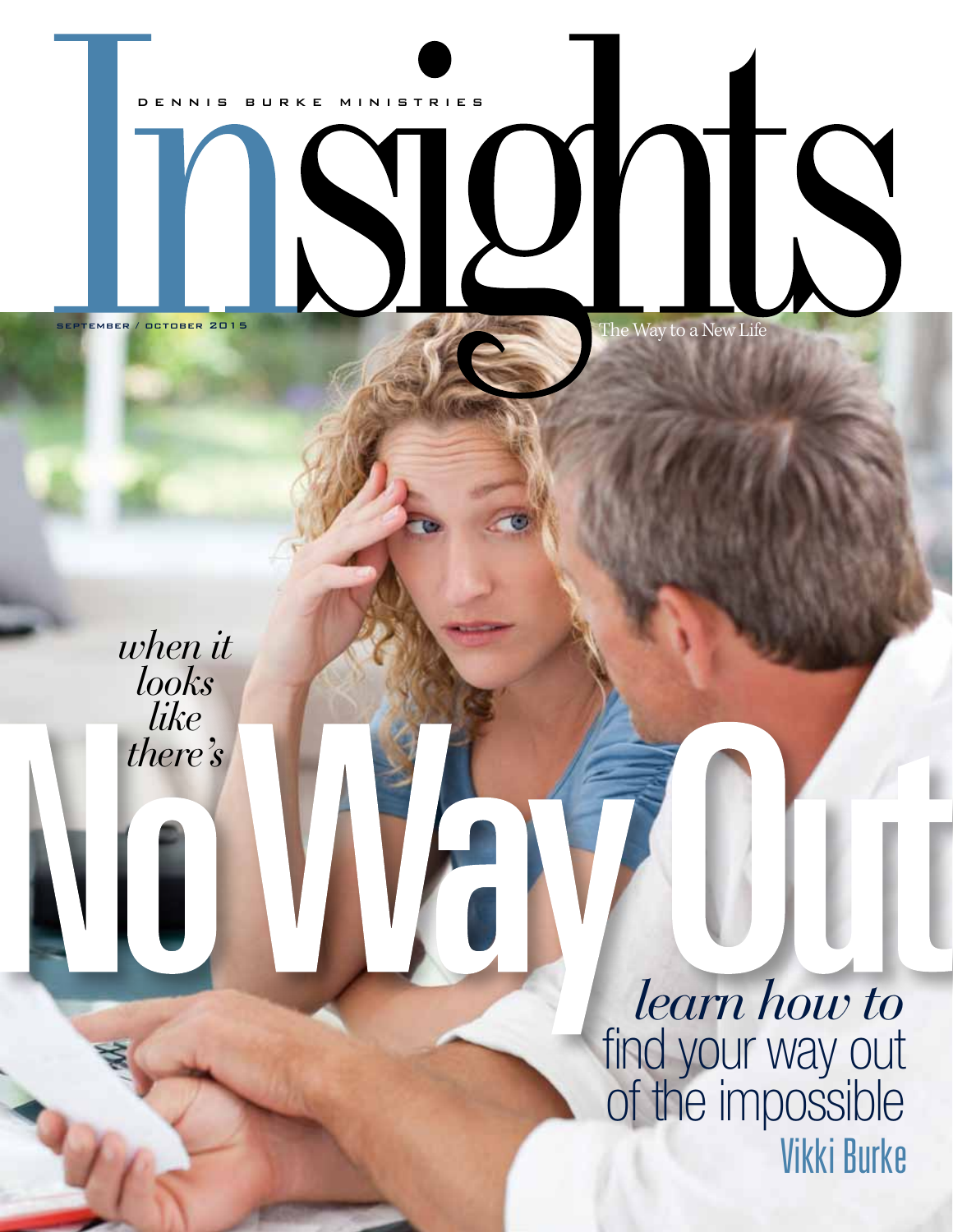

# A Time *for* CHANGE *and a* Time *to* REMAIN *the* SAME



Learn the deeper meaning of receiving God's grace

Become more fully acquainted with the gift of God's grace

Find out how to stir up the grace-gift within

Discover the systems and laws of His grace Learn how you can access a constant download of power

*Standing in the Place of Grace |* by Dr. Dennis Burke *|* 4 CDs *|* \$24 *|* CD87 1-800-742-4050 | DennisBurkeMinistries.org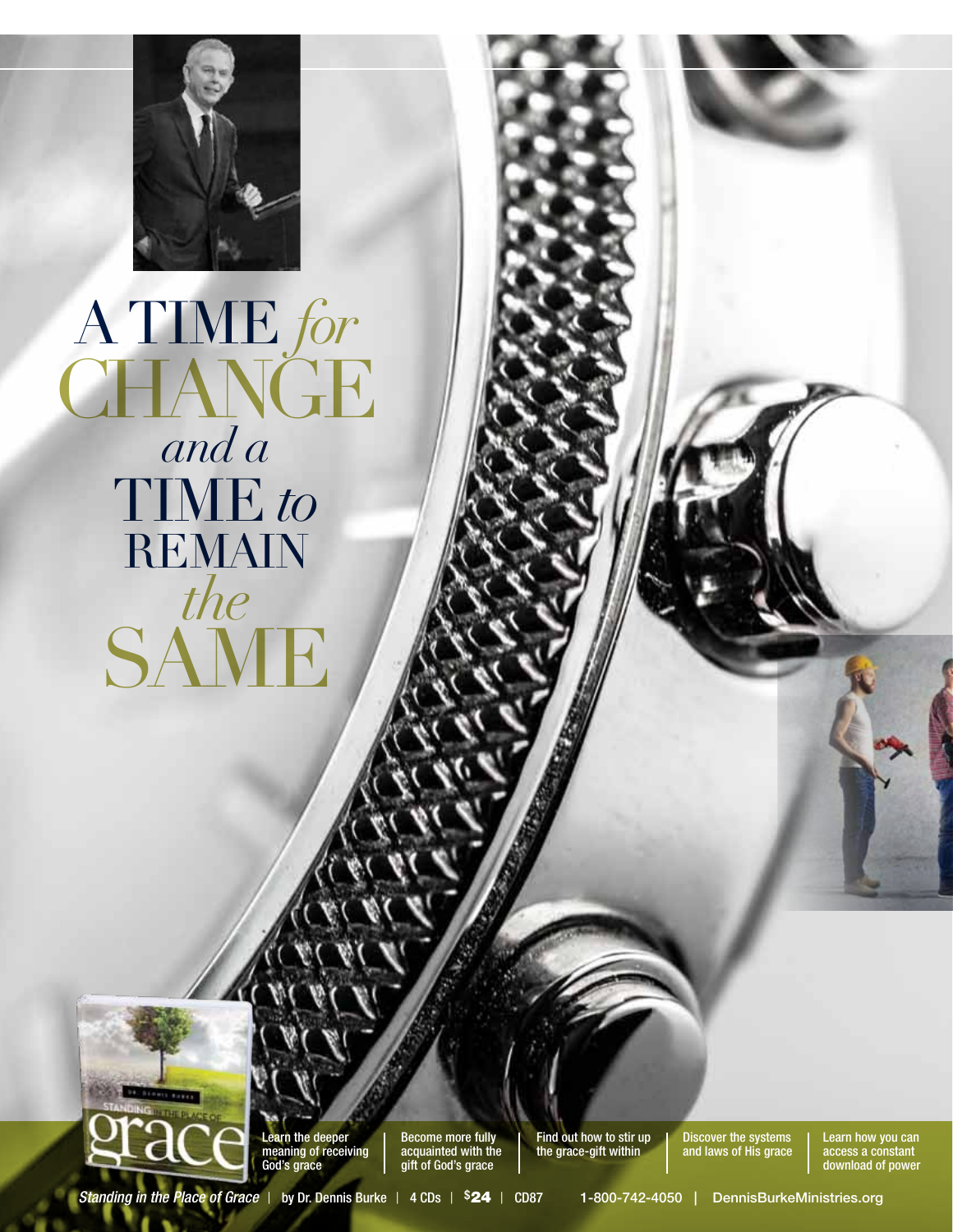ecently I was sitting by the sea at one of my favorite little breakfast joints in California. I could hear the bell ringing on the buoy at the entrance to the nearby tiny harbor cove. Sitting by

by Dr. Dennis Burke



The ringing buoy serves as a navigational aid to remind boaters to slow their speed as they pass the opening of the jetty. It also gives an alert to worsening conditions of the ocean. In calm waters, there is no ringing. But as the waves increase, so does the ringing of the bell, because it rings with the movement of the water. There is no rhythm or beat — just a random and

continuous ring. Although the space between rings is different moment by moment, the random, monotonous nature of the ringing remains the same.

I do enjoy this seaside spot. There is something calming in this random yet monotonous sound.

That's how it is in life as well. There is stability found in sameness. We celebrate

a marriage that has lasted 50 years. It is an amazing testament to the power of a covenant, even when the waters of relationship are uncertain and tossed to and fro from time to time.

We celebrate the history of a business when it proudly displays that it was established decades ago. Experience in the same field of study, business, or expertise speaks to us loud and clear. Staying the same counts for something.

Of course, there is a time for change. People sometimes remain stubbornly unchanged or are simply afraid to change. When we are simply stuck in our rut, it is vital that we change.

In times of change in our lives, we must see clearly what we should keep the same and what we should throw out in order to bring about the needed changes. Wrong thinking and destructive habits need to be changed. At the same time, our focus on God's ways and His promises must remain the same.

A great example in Scripture that demonstrates the power of doing the same thing in faith is found in the strategy God gave the Israelites in conquering the city of Jericho. Joshua had led Israel across the Jordan River to finally stand upon the land that God had given the nation the land of Canaan. God called it a land flowing with milk and honey. It was the land of promise.

Those with Joshua at this time were primarily people who had lived their entire lives in the desert wilderness. Most of those who had been in Egypt with Joshua had died without ever seeing the land of promise.

Once the Israelites had

crossed over the Jordan River, they were finally in the land they had longed for their entire lives. It was time for God to talk to Joshua regarding their first conquest in possessing this land — and as He did, He gave some very clear instructions. Joshua was to lead them to march around the city of Jericho in the most unusual strategy in the entire history

of war.

## There is power in doing the same monotonous thing until we see the miraculous.

I'm impressed with those who have the fortitude to finish and see something through to the end.

There are so many important parallels in this example of Joshua taking Jericho. For example, although this plan was given to Israel, they would have to forcefully make this promise come to pass for themselves.

The things God's grace has freely provided for us are to still be pursued and must be received by faith. Romans 5:2 tells us that while we stand in the place of God's grace, it is faith that gives us access into all His grace has provided.

God's plan was for Israel to march around the city of Jericho daily for six days and on the seventh day to march around the city seven times. The city of Jericho wasn't very large. In fact it would have taken about an hour to walk around the city. But it was the thick walls of Jericho that were so intimidating. They seemed to be impenetrable and were certainly overwhelming to this vagabond army of Israel.

Marching around the city for an hour each day for six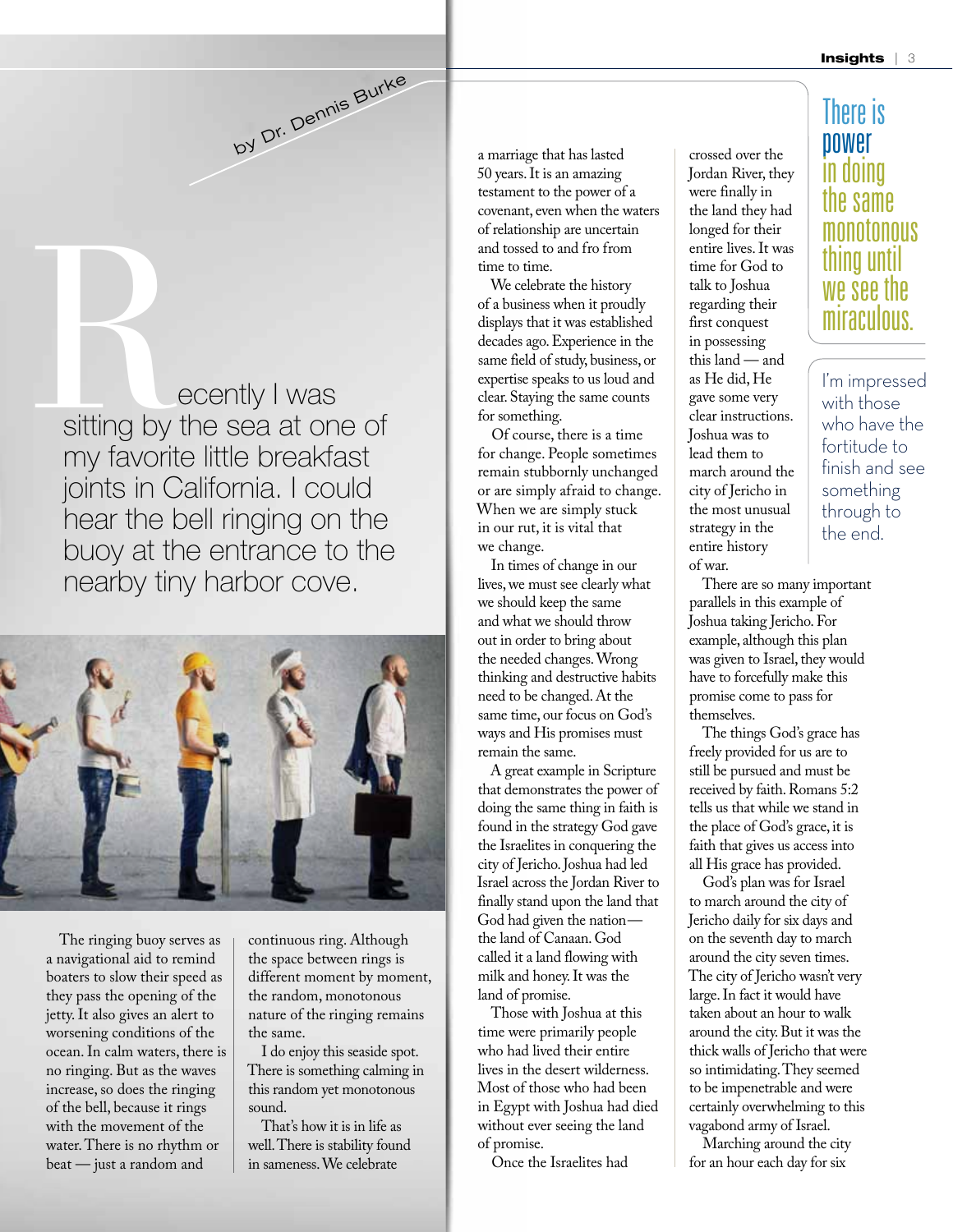

days would have seemed very monotonous to the people. Certainly it must have seemed nearly unbearable to march seven times around the city on the seventh day! But march they did— and in silence.

This was one of the times when the monotonous was bringing about the miraculous. So many times the same is true for us as well. There is power in doing the same monotonous thing until we see the miraculous. We must continue in God's Word, continue to believe His promise, continue to abide close to Him, continue to walk in His love and forgiveness — and the list goes on.

There is power in our consistency when we remain focused and undistracted. Israel was to remain focused on God's promise and to not allow the wall of Jericho to shake their confidence. That's saying something when you realize that as the people walked around this city over the course of seven days,

*The Satisfied Life* by Dennis Burke<br><sub>book</sub> \$1499 <sub>B24</sub>



*Secrets to Beat Any Trial* by Dr. Dennis Burke<br>5 CD series **\$30** CD86



God is at work.

even stepped onto the battlefield! Jesus has already fought our battle and beaten our enemy! He has provided us with every victory needed for our total success.

God had already told Joshua how to view this assignment. In

they saw no change at all. The wall remained just as imposing after they had walked 12 times around the city as it had in the beginning. Too often we can become discouraged because we're not seeing any progress in whatever issues we are facing. We pray, quote God's promises, and plan on seeing a difference right away. Don't get me wrong — many times miracles and results come quickly. We all want that, and in many cases, God does exactly that. But when that is not the case, it doesn't mean He isn't working! When we fail to see progress, we can still know that

Hebrews 10:35-36 says, "Therefore do not cast away your confidence, which has great reward. For you have need of endurance, so that after you have done the will of God, you may receive the promise."

In order to receive what God has said, there is the need for endurance, patience, consistency, and a determination to stay steadfast and immovable — to

In order to receive what God has said, there is the need for endurance, patience, consistency, and a determination to stay steadfast and immovable

> $\tau$  $\overline{\phantom{0}}$  $\overline{\mathbb{O}}$

lig  $\frac{1}{\sqrt{1}}$ 

 $\frac{1}{2}$ 

 $\bigcap$ o d's

 $\overline{O}$  $\overline{\bigcirc}$ 

 $\Xi$ :

 $\overline{\mathbb{O}}$ 

 $\leq$  .

 $\equiv$ 

 $\prec$  $\overline{\mathcal{O}}$  $\overline{\subseteq}$ 

> $\overline{\widetilde{z}}$  $\overline{\mathcal{L}}$  $\overline{\omega}$  $\overline{\sigma}$  $\overline{\omega}$  $\overline{\phantom{a}}$  $\frac{1}{2}$

> nie:<br>E

 $\overline{\phantom{0}}$ ฺ⁄D remain the same. Our results and rewards come through remaining the same, focused on God's promise in His plan.

Joshua remained focused and single-minded regarding God's way to deal with Jericho. He didn't quit or become discouraged because things weren't changing.

Israel didn't focus on the wall of Jericho; he focused on the strategy for victory. If you stand at the wall and allow it to be your focus, the wall will cause you to wilt. Looking at the issues you face outside of the light of God's promise will fill you with a fear of failure. Instead, march around your wall with your eyes focused on God's promise and your heart filled with faith that God's grace is more than enough!

It takes strength and endurance to finish and to see one's walls in life fall flat to the ground. It takes focus and fortitude to see the strategies and plans of God through to the end. Over the years, there have been many who had the vision to start the fulfillment of a dream. I've admired people with the vision to step out and take on the challenge. But as time passes, I'm far more impressed with those who have the fortitude to finish and see something through to the end. Faith to step out is worthless without the faithfulness to stick it out.

The believers who will keep standing — who will continue to "march around their wall" and refuse to be changed by the circumstances facing them will see the monotonous turn into the miraculous. Just like Joshua and the Israelites, the battle was won before they even faced their enemy!

\*Unless otherwise indicated, scripture references are taken from the *New King James* version.

1-800-742-4050 | DennisBurkeMinistries.org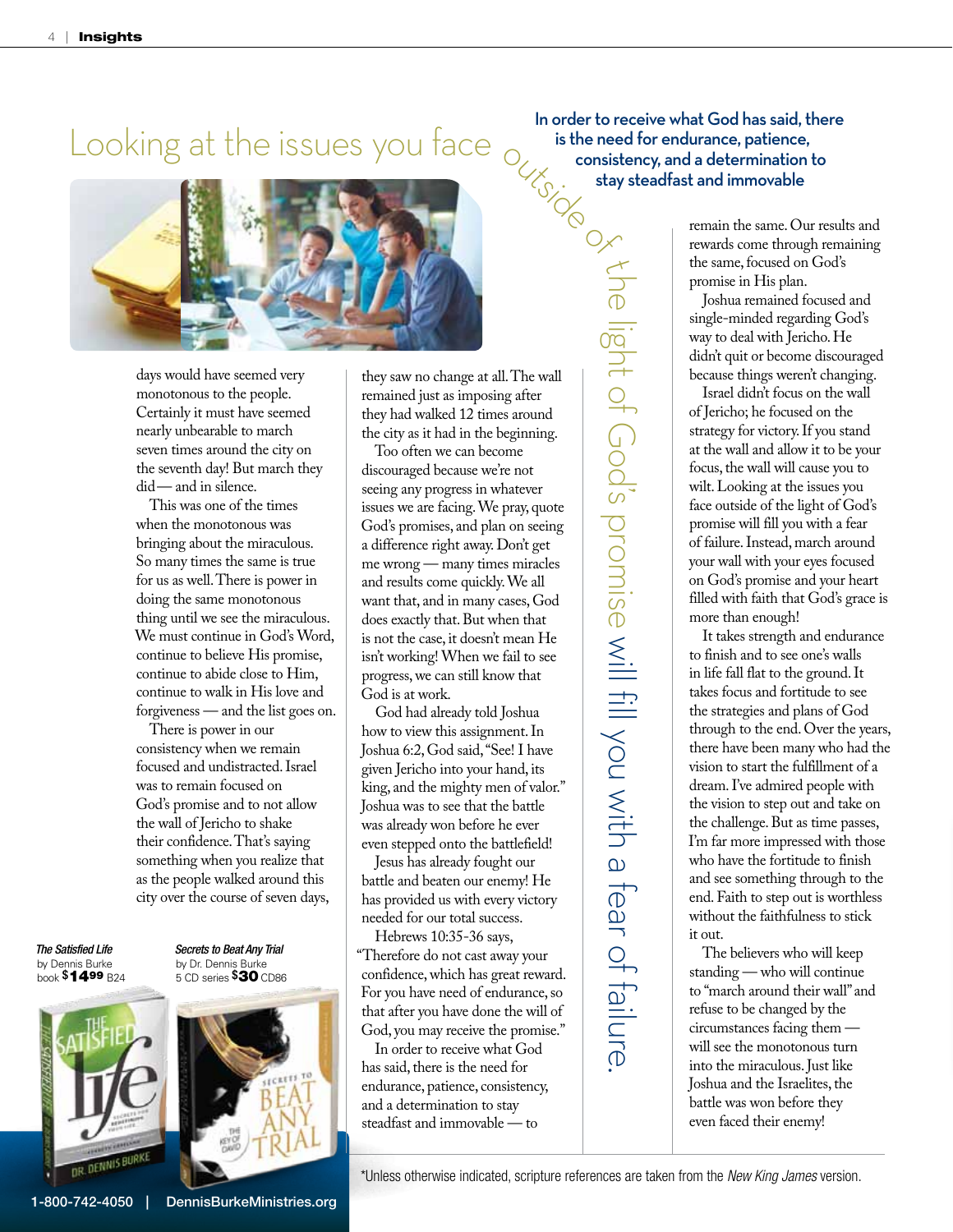

**Y**<br>
ou may be in a<br>
situation that looks like there is no way out. But when you get in situations like that, it's time to start declaring God's Word! Sometimes you may find yourself thinking, This is not where I thought I'd be at this point in my life.  $\rightarrow$ 

*when it looks like there's*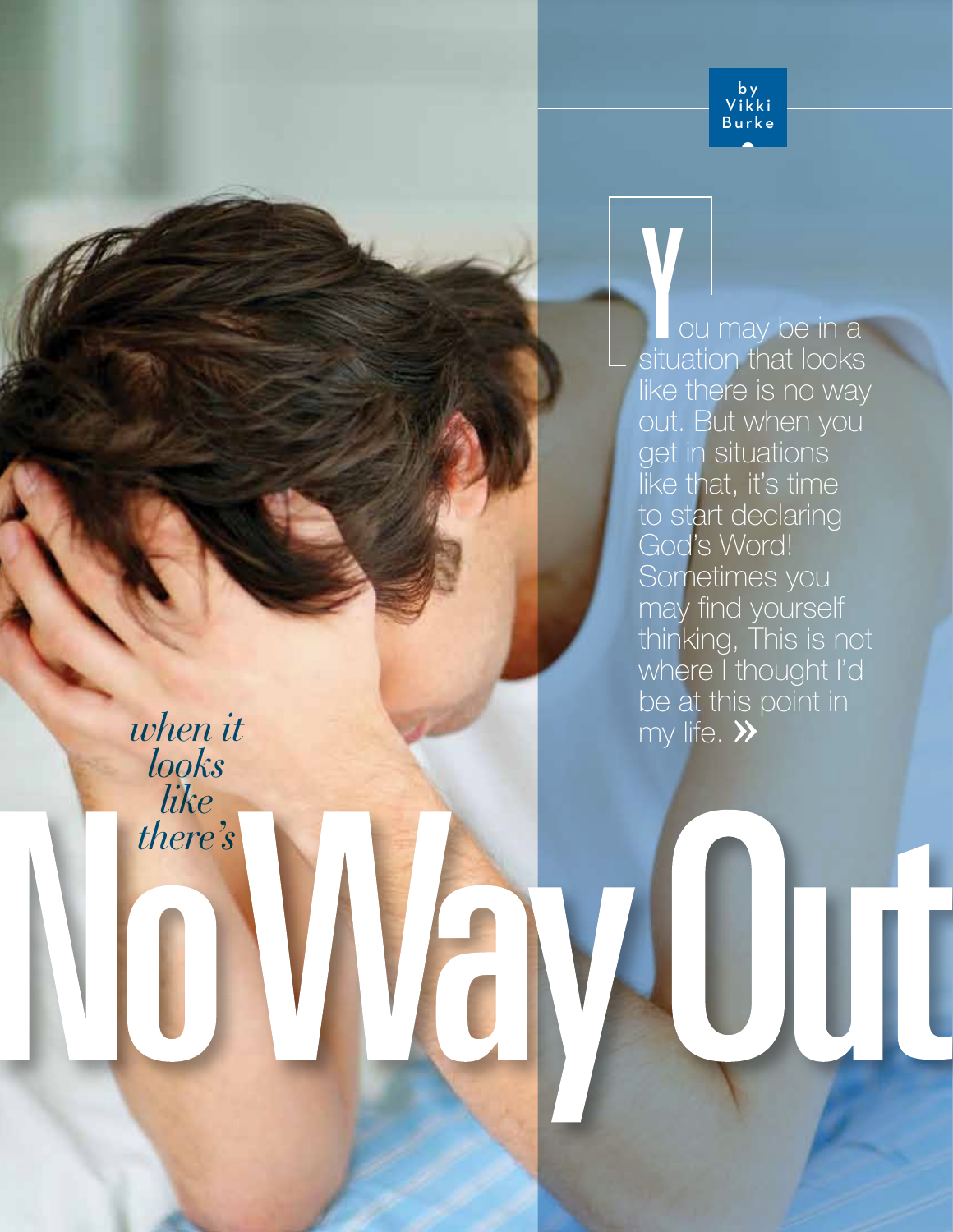

It's time to let go of the hurt and grab hold of your destiny.



*Destiny Held Hostage* (B25) 1-800-742-4050 DennisBurkeMinistries.org

*God can make things happen* in your life that you could never make happen because nothing is impossible with God.

I never thought I'd be facing this legal problem, this illness, these financial issues... But no matter what challenge you're facing, right in the midst of it you can be at peace, knowing the Helper will direct and guide you to safety.

When things don't look like they will end well, you can determine to replace worry with what God has said about your life. And as you make sure your own

mouth continually speaks in line with His words, God will turn the situation around! Turn off the mental recording that says you're not going to make it this time, and begin to plant a new recording in your heart that says: "If God is for me, who can be against me? No one can snatch me out of His hand! I abide in the secret place of the Most High. He is my refuge and my fortress; in Him will I trust. My enemy may have set a trap for me, but he will fall in the very traps he has set for me!"1 Then begin to meditate on the promises God has made to deliver you from trouble. Speak those promises over your life as you put your trust in His Word to turn the situation around!

You can rest in God's abiding peace, fully confident that He is your Source and that He will never leave you or forsake you.2 Things may be going well in your life—or they may be going not so well. The important thing is to trust God's promise to deliver you.

Psalm 91:15 says that when you call on God, He will answer you; He will be with you when you face trouble; and He will deliver you. Notice that God didn't say you would never have any more trouble. Instead, He promises that when trouble comes, He will deliver you as you call on Him. So don't let go of your faith in His promises!

The three Hebrew children believed that God would

deliver them when King Nebuchadnezzar decreed that everyone in the kingdom had to bow down and worship the golden image. Anyone who would not bow down and worship the image was to be thrown into the fiery furnace. When King Nebuchadnezzar heard that Shadrach, Meshach and Abednego, who served the living God, refused to bow down and worship the king's image, he sentenced them to death in the fiery furnace.

The three Hebrew children could have complained to God, saying, "We were obeying You, so why did You allow this to happen to us?" But they must have realized that just because they were in God's will didn't mean they wouldn't be threatened or face adversity. Those three young men were doing the right thing when the wrong thing happened to them, but they didn't complain or blame God for their situation. Instead, when the king questioned their stance, they answered with great confidence: "… Our God whom we serve is able to deliver us from the burning fiery furnace, and He will deliver us from your hand, O king. But if not, let it be known to you, O king, that we do not serve your gods, nor will we worship the gold image which you have set up."3

Nebuchadnezzar was furious at the defiance of these three Hebrew men. So he ordered his guards to stoke up the fire even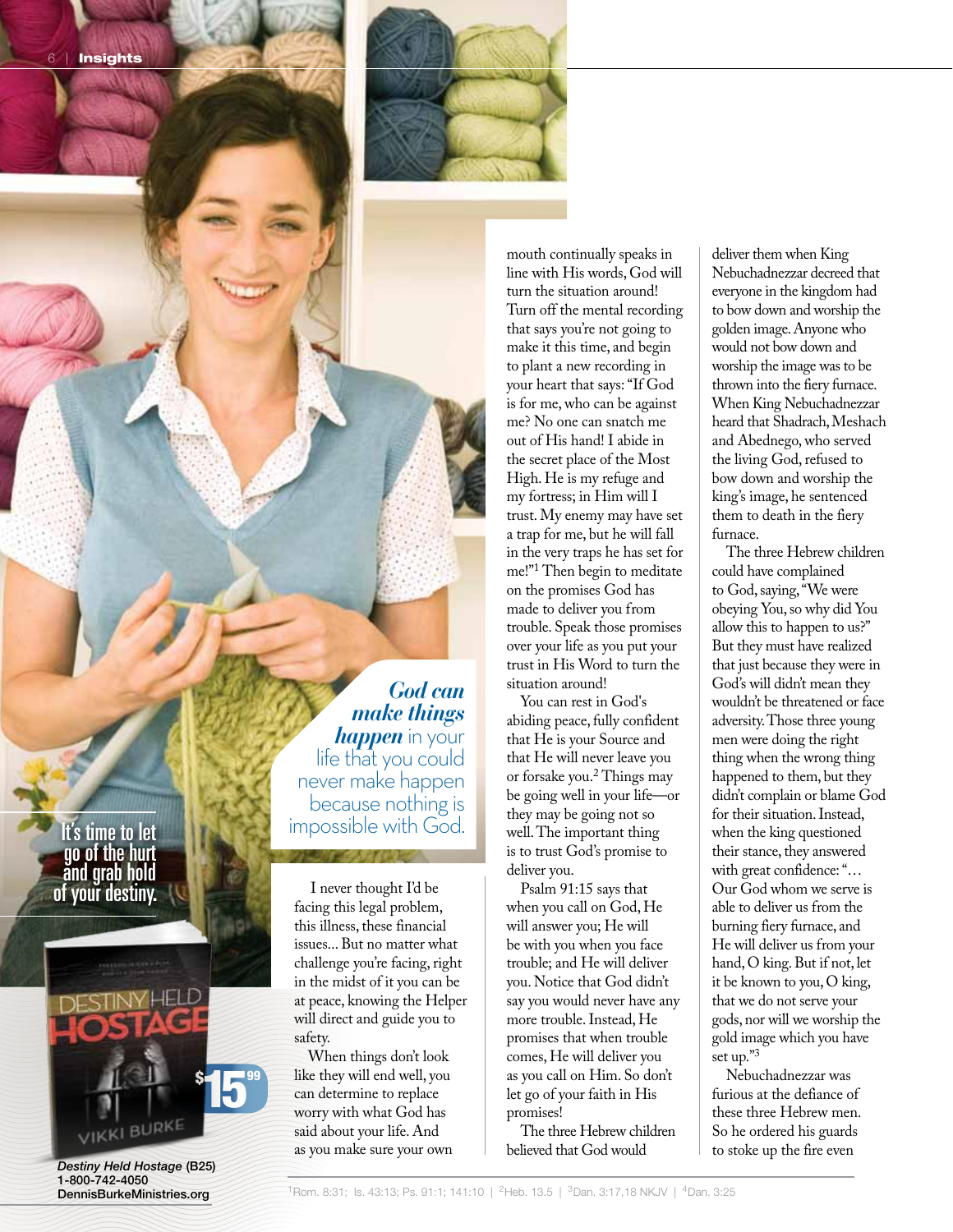hotter and toss them into the furnace. And that's when the unthinkable happened: The king saw a fourth man in the furnace. "Look!" Nebuchadnezzar shouted. "I see four men, unbound, walking around in the fire unharmed! And the fourth looks like a god!"4

God honored the faith of these three men when their deliverance looked impossible. In the same way, He can make things happen in your life that you could never make happen

not to be shocked when life isn't always filled with rainbows and butterflies. Peter said, "Dear friends, don't be surprised at the fiery trials you are going through, as if something strange were happening to you."<sup>7</sup> The truth is, not even Jesus was exempt from the enemy's attacks. He had to fill Himself with the Word and use it to resist doubt and fear just as we do.

In Matthew chapter 13, Jesus likened the Kingdom of God to a man who planted

You have the most powerful source in the universe available to you. Speak His promises over your situation.



apart over a weed that you didn't plant. The weeds can be pulled up right along with the harvest!

If you lose your job, you don't have to get fearful or depressed. You can trust God and say confidently, "God will give me another job. He can open doors that no man can close." And no

the time he spent tending sheep, he would meditate on God's goodness and faithfulness. Then later when David was face to face with giants, he had already built a strong, immovable faith on the inside that God would empower him to defeat each enemy that came against him!

## Make sure your own mouth continually speaks in line with His words, and God will turn the situation around!

because nothing is impossible with  $God<sup>5</sup> Nothing shall$ be impossible to him who believes!6

When the situation doesn't look like it can turn out in your favor, just stay in faith. You must continue to speak God's Word, knowing that the enemy has already been defeated and that God's Word will prevail. But remember, if you haven't spent time putting God's Word in your heart, there may be nothing to help you in that moment when you really need it! The Word has to be rooted and grounded in your heart so God has something to work with.

The Apostle Peter reminded us that trials come against everyone, so we're

good seed in his field. But while this man slept, an enemy snuck in and planted weeds among the wheat.<sup>8</sup>

So don't be surprised if you find some weeds in your crop like this farmer did. The enemy planted them. But it's not having trouble in life that determines your future; it's how you respond to the trouble that really tells the story of what you believe. Your response reveals whom you trust.

The good news is that the weeds cannot stop you from your destiny! So don't spoil your harvest by how you respond to the weeds. Don't walk away from God saying, "Why did this happen to me when I've faithfully served Him?" Don't panic or fall

matter what it looks like, just keep saying it until your job manifests. If you receive a bad medical report that you didn't expect, don't panic. It's a weed the enemy has planted in your field. You have the most powerful source in the universe available to you. Go to God's Word, and pluck out those weeds by speaking His promises over your situation.

That's how you can remain at peace, knowing you're not the only one who has had to fight the enemy. You're in good company! David never would have made it to the throne if he hadn't first fought and defeated the lion, the bear, and then Goliath. But David was able to face these enemies with confidence, because during

Do you remember the Shunammite woman who prepared a room for the prophet Elisha so that whenever he passed her way, he could stay in her home? Elisha wanted to do something to repay this woman for the kindness she had shown him. When he realized she was childless, he prophesied that she would have a son. And a son was born to the Shunammite woman, just as the prophet had said.

But then ten years later, tragedy struck when the boy died of heat stroke. The mother was heartbroken. All she could think to do was find the prophet of God. When she arrived unexpectedly, he **User Facebook** continued on back

Find